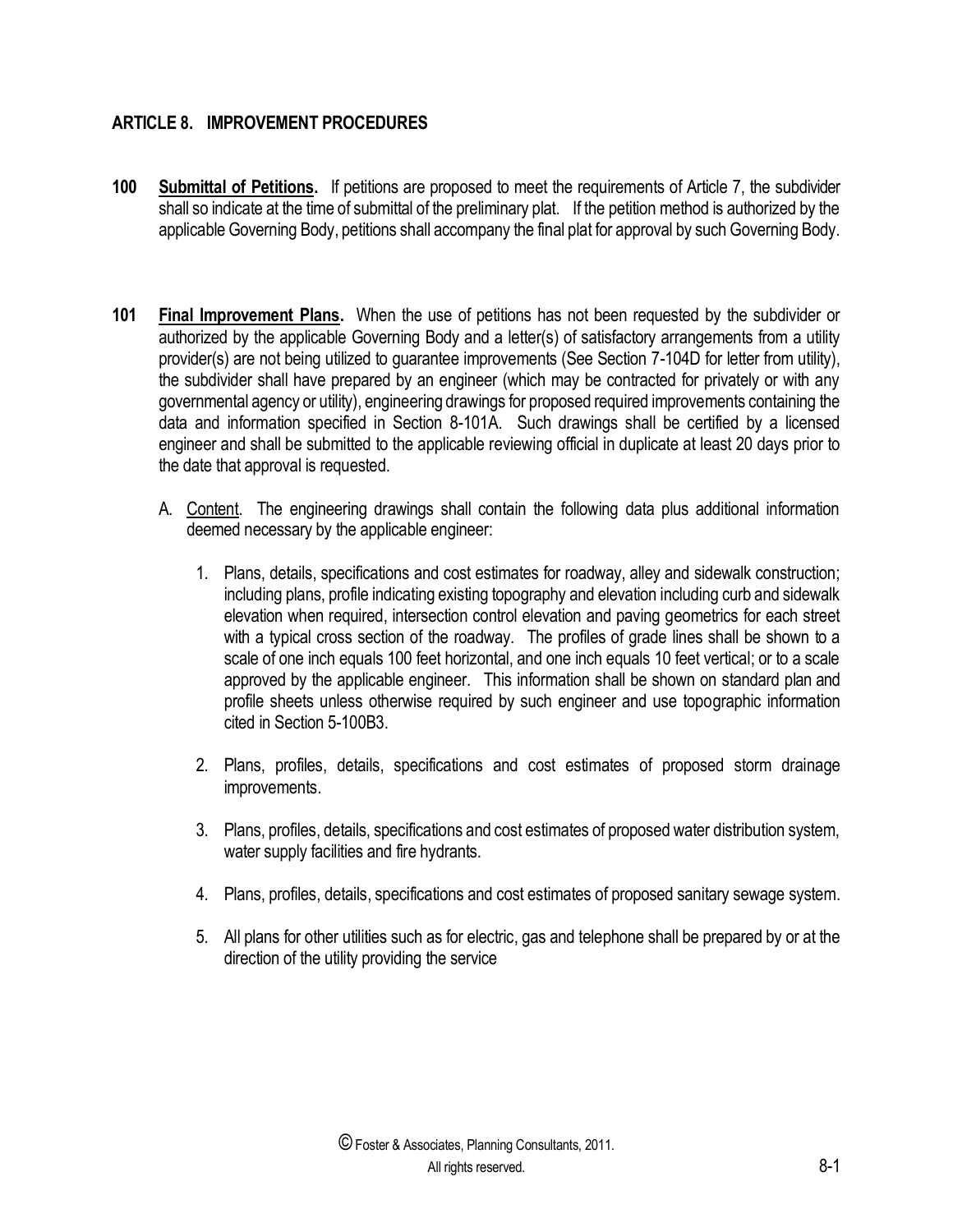- B. Review. The applicable engineer, official or agency responsible for determining specifications and standards shall review all engineering drawings in order to determine whether such drawings are consistent with the approved final plat and comply with the design standards. If such drawings are consistent and so comply, the reviewing official shall forward to the applicable Governing Body a notice to that effect. In the event that the drawings do not so comply, the reviewing official shall notify the subdivider of the specific manner in which such drawings do not comply, and he or she may then correct such drawings. If such drawings are not corrected, the reviewing official shall forward to such Governing Body a notice as to the items of nonconformity or noncompliance.
- **102 Construction of Improvements.** No improvements shall be constructed nor shall any work preliminary thereto be done, except as provided for under a preconstruction agreement in rural-type subdivisions, until such time as the engineering construction drawings shall have been approved and there shall have been compliance with all of the requirements relating to the Developer's Agreement and such guarantees as are specified in Section 7-104 of these regulations.
	- A. Inspection. All improvements constructed or erected shall be subject to inspection by the applicable engineer or official responsible for setting and enforcing the applicable design and construction standards of the required improvements. The cost attributable to all inspections required by these regulations shall be charged to and paid by the subdivider. In so far as is possible, the subdivider shall give at least 48 hours notification to such official prior to the performance of any inspection work.
	- B. Inspection Procedures. After notice is received as specified in Section 8-102A above, the applicable engineer or official designated may conduct an on-site inspection to determine that the work complies with the approved engineering plans and specifications. If in the opinion of such engineer or official, the work does not comply with such final drawings, he or she shall have authority to order that all such work shall be terminated until such time as necessary steps are taken to correct any defects or deficiencies. Upon the correction of such defects or deficiencies, the subdivider shall again notify the applicable engineer or official as provided in Section 8-102A that the work is again ready for inspection.
	- C. Final Inspection. Upon completion of all improvements within the area covered by the final plat, the subdivider shall notify the applicable engineer or official designated in Section 8-102A above, who shall thereupon conduct a final inspection of all improvements installed. If such final inspection indicates that there are any defects or deficiencies in such improvements as installed, or if there are any deviations in such improvements as installed from the final engineering plans and specifications, he or she shall notify the subdivider in writing and the subdivider shall, at their sole cost and expense, correct such defects or deviations within six months of the date of notification. When such defects, deficiencies or deviations have been corrected, the subdivider shall notify the official that the improvements are again ready for final inspection. After the final inspection is made and before acceptance of the improvement by the applicable Governing Body, the subdivider shall file a statement with the engineer or official which is executed by the subdivider, certifying that all obligations incurred in the construction of the improvement involved have been properly paid and settled.